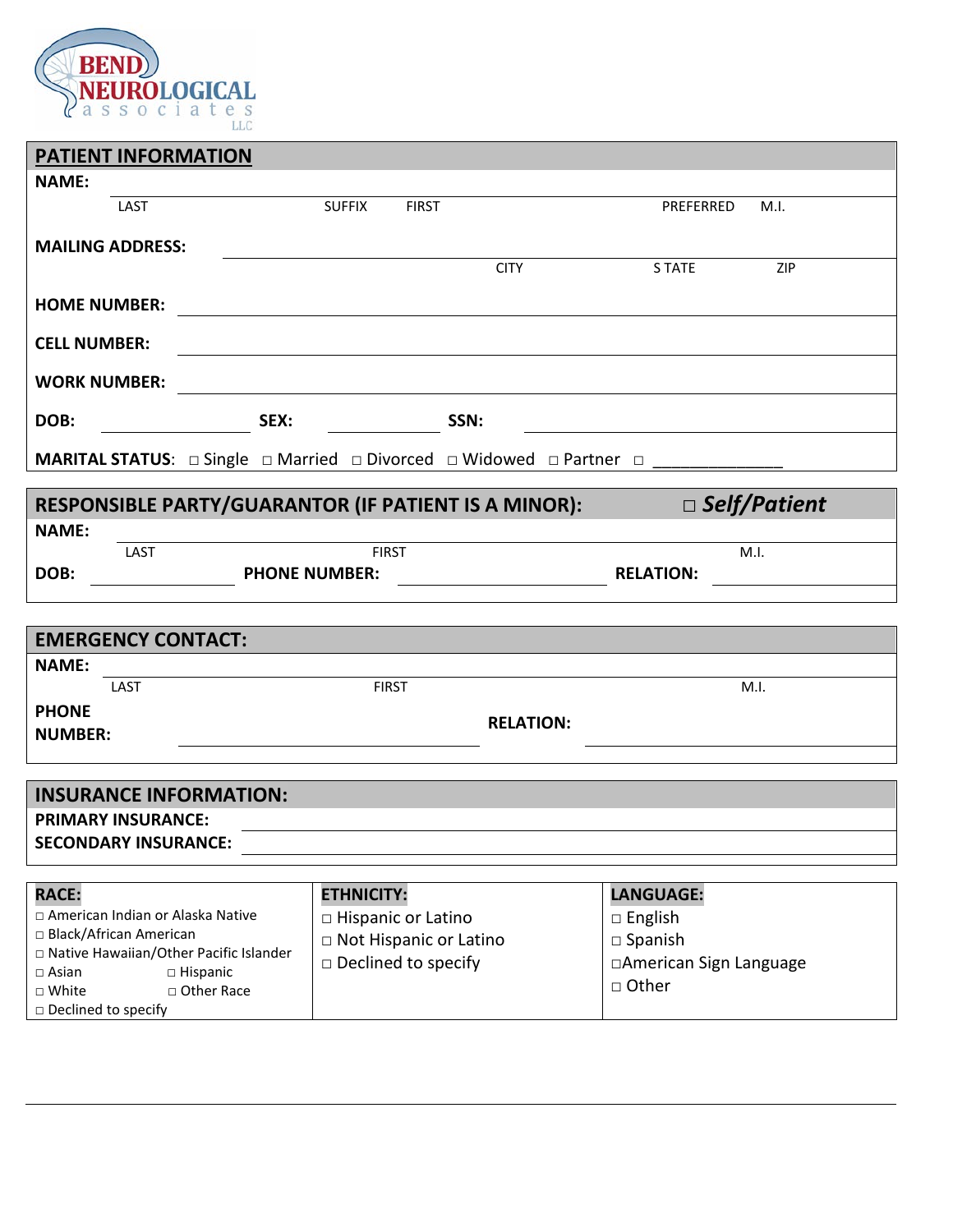

## **PHARMACY INFORMATION:**

### **LOCAL PHARMACY MAIL ORDER PHARMACY**

NAME: NAME:

ADDRESS: ADDRESS: **N/A**

\*PLEASE *SPECIFY GENERAL LOCATION* IF ADDRESS IS UNKNOWN AS THERE ARE SEVERAL LOCATIONS FOR MANY LOCAL PHARMACYS\*

## **COMMUNICATION:**

In order to effectively communicate with you about your medical information we request that you complete this form identifying the best ways to provide you with your confidential information. We may need to communicate test results, prescription information or respond to a message you left for your physician's office. We may communicate with you through mail, secure email, and telephone, including leaving messages on your answering machine's/voice mail/text message.

### **Email Address:**

Please check all boxes that give Bend Neurological Associates, LLC permission to use for your communications:

| $\sqcap$ YFS | $\sqcap$ NO |
|--------------|-------------|
| $\Box$ YFS   | $\sqcap$ NO |
| $\Box$ YFS   | $\sqcap$ No |
| $\Box$ YFS   | $\sqcap$ NO |
|              |             |

## **RELEASE OF INFORMATION:** *□* **PLEASE CHECK IF SAME AS EMERGENCY CONTACT**

Please list any persons you would like to have access to your billing, appointment or health information, such as your *spouse, caretaker or other family member, ect*. We will ask for additional consent prior to releasing information related to psychiatric services and/or HIV test results.

| <b>NAME</b> | <b>RELATIONSHIP</b> | <b>PHONE NUMBER</b> |
|-------------|---------------------|---------------------|
| . .         |                     |                     |
| <u>.</u>    |                     |                     |
| J.          |                     |                     |

| <b>CIRCLE OF CARE:</b>                                                                                         |                   |  |  |  |
|----------------------------------------------------------------------------------------------------------------|-------------------|--|--|--|
| Please list any physician or healthcare providers who coordinate in your care that need to receive chart notes |                   |  |  |  |
| from each visit (Examples: Primary Care Physician, Cardiologist, Dermatologist, Oncologist)                    |                   |  |  |  |
| <b>NAME</b>                                                                                                    | <b>SPECIALITY</b> |  |  |  |
|                                                                                                                |                   |  |  |  |
|                                                                                                                |                   |  |  |  |
|                                                                                                                |                   |  |  |  |

*\*\*\*BNA STAFF-Please make sure this is updated in both sections of chart (info and circle of care)\*\*\**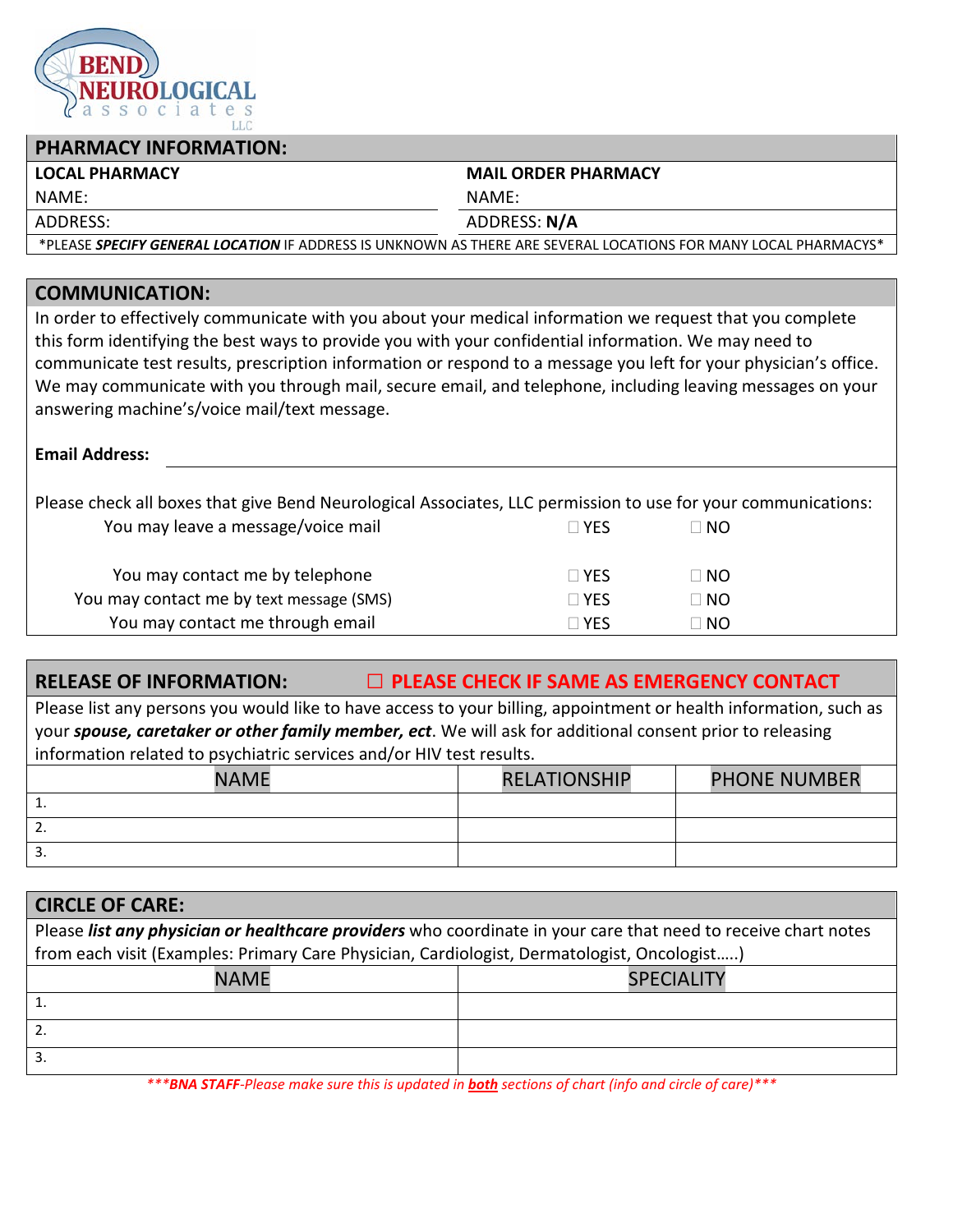

## **CONSENT TO SHARE INFORMATION WITH HEALTH INFORMATION EXCHANGE AND OTHER COVERED ENTITIES:**

Bend Neurological Associates, LLC (BNA) understands that you may receive medical care from our healthcare professionals and from healthcare professionals outside of our network, including non-BNA providers using our electronic medical record platform to support their treatment activities. To ensure that your treating providers have complete and accurate medical information about you, BNA participates in a Health Information Exchange (HIE) and transmits information to the HIE and your non-BNA providers through automated processes. This information sharing allows your treating providers to coordinate and provide quality medical care, particularly during emergencies.

BNA is committed to protecting your privacy and confidentiality and uses secure means to share your information.

Please be advised that this consent form only applies to automated data transfers to the HIE and your non-BNA providers regarding the information listed below. All health information not included below may be shared in accordance with our Notice of Privacy Practices.

You understand the nature of your release and hereby consent to and acknowledge the following:

• By signing this form, your treating providers outside of BNA may request, view, print, and store your health information listed below with secure means. If you are physically unable to sign, you may consent orally if witnessed by two (2) staff members.

• Health information that may be shared may include the following: the evaluation, diagnosis, and/or treatment of

O Drug and/or alcohol abuse and/or dependence O Mental health

O HIV/AIDS

• This consent does not expire; however, you can revoke it and opt out of information sharing at any time. To opt out, you must request an Opt Out of Information Sharing with Health Information Exchange and other Covered Entities form from your provider's office. Any of your electronic health information listed above that is disclosed before you opt out cannot be taken back.

• Your treatment will not be affected in any way, whether you sign or do not sign this form. You are not required to sign this form to receive treatment.

• A disclosure statement will accompany your shared electronic health information listed above, as required by state and/or federal law.

Signature of Patient/Responsible Party **Date** 

Relationship to Patient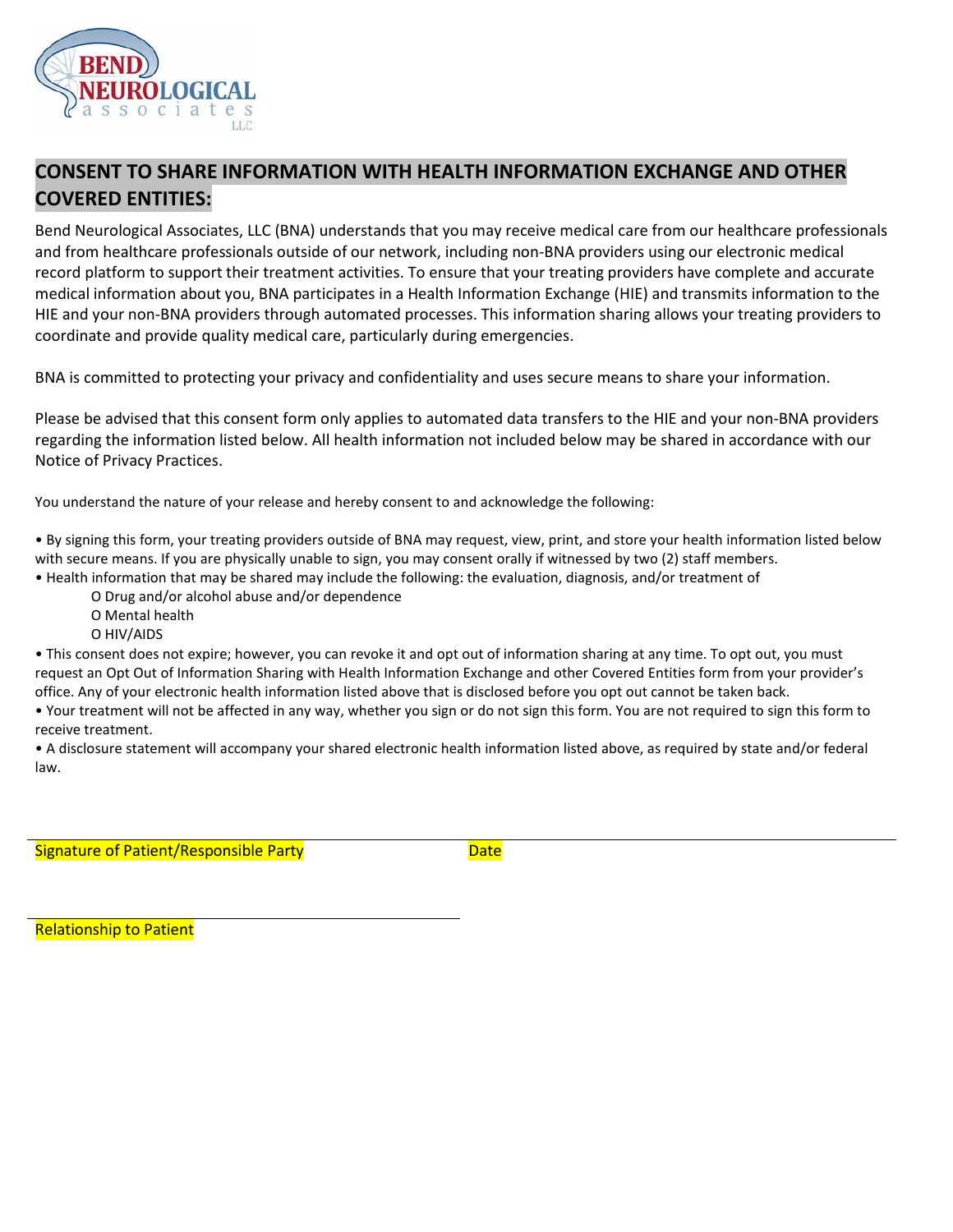

## **PATIENT ACKNOWLEDGMENT OF POLICIES:**

# **By signing below, I acknowledge the following Bend Neurological Associates policies and that I have a right to receive a copy upon request.**

(Please initial each policy)

|           | <b>General Information &amp; Policies, which includes:</b>                                                                                                                                                                                                                                                        |
|-----------|-------------------------------------------------------------------------------------------------------------------------------------------------------------------------------------------------------------------------------------------------------------------------------------------------------------------|
| (INTIALS) | -Appointment & Cancellation Policy                                                                                                                                                                                                                                                                                |
|           | Cancellations should be made at least 24 hours prior to your scheduled appointment time. If you cancel or<br>fail to show for appointments, we reserve the right not to reschedule your appointment.                                                                                                              |
|           | -Forms & Endorsement Policy                                                                                                                                                                                                                                                                                       |
|           | If this is an urgent matter, please refer to your Primary Care. Bend Neurological Associates will require pre-<br>payment on any and all forms or endorsements that require the attention of a healthcare provider.                                                                                               |
|           | <b>External Prescription History</b>                                                                                                                                                                                                                                                                              |
| (INTIALS) | Bend Neurological Associates, LLC uses an Electronic Medical Record system that allows electronic<br>prescribing of medications. Medications are sent to your pharmacy through a secure electronic prescription<br>connection which improves the timely and accurate transmission of your medication information. |
|           | <b>Financial Policy &amp; Assignment of Payment</b>                                                                                                                                                                                                                                                               |
| (INTIALS) | The patient is expected to update Bend Neurological Associates regarding any insurance changes and to<br>present an insurance card at each visit.                                                                                                                                                                 |
|           | <b>Privacy Policy</b>                                                                                                                                                                                                                                                                                             |
| (INTIALS) | It is the policy of Bend Neurological Associates to follow all HIPAA privacy rules.                                                                                                                                                                                                                               |

Signature of Patient/Responsible Party **Date** 

Relationship to Patient

 *\*\*\*BNA STAFF-Please make sure Signature date, Consent portion & AD are updated in chart\*\*\**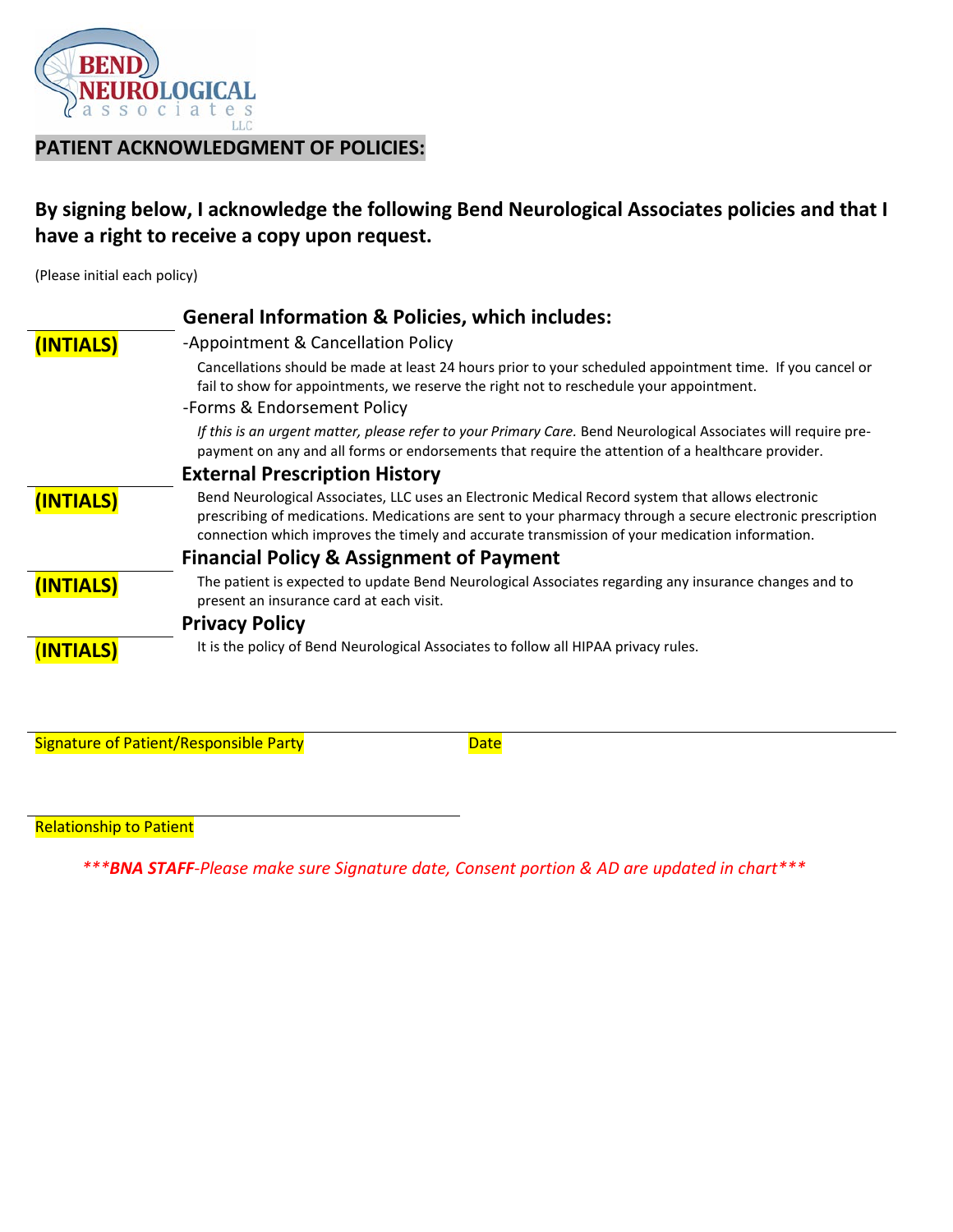

# **PATIENT MEDICAL HISTORY:**

| LAST:                                                                   | <b>FIRST:</b>               |                                                                                            | MI:           |  |  |  |
|-------------------------------------------------------------------------|-----------------------------|--------------------------------------------------------------------------------------------|---------------|--|--|--|
| DOB:                                                                    | <b>HEIGHT:</b>              | <b>WEIGHT:</b>                                                                             |               |  |  |  |
| In your own words, BRIEFLY describe your chief complaint:               |                             |                                                                                            |               |  |  |  |
| Have you had any previous diagnostic studies?                           |                             |                                                                                            |               |  |  |  |
| $\Box$ No $\Box$ Yes - If yes, what type:<br>(Such as MRI, MRA, CTect.) |                             |                                                                                            |               |  |  |  |
| Have you had any labs drawn recently?                                   |                             | $\Box$ No $\Box$ Yes - If yes, where:                                                      |               |  |  |  |
| Recently involved in an accident or trauma?                             |                             | $\Box$ No $\Box$ Yes - If yes, where:                                                      |               |  |  |  |
| What other doctors have you seen for your current problem?              |                             |                                                                                            |               |  |  |  |
|                                                                         |                             |                                                                                            |               |  |  |  |
| <b>ALLERGIES:</b>                                                       |                             | □None □Penicillin □Sulfa □Aspirin □Nickel □Codeine □Chromate □Latex □Iodine □Pollen        |               |  |  |  |
| $\Box$ Other Allergies                                                  | Not Listed:                 |                                                                                            |               |  |  |  |
|                                                                         |                             |                                                                                            |               |  |  |  |
| <b>MEDICATIONS:</b><br>$\square$ None                                   |                             | List medications (including over the counter medications, such as vitamins, Tylenol, etc.) |               |  |  |  |
| <b>Drug</b>                                                             | Dosage/Strength             | <b>Frequency</b>                                                                           | <b>Notes</b>  |  |  |  |
|                                                                         |                             |                                                                                            |               |  |  |  |
|                                                                         |                             |                                                                                            |               |  |  |  |
|                                                                         |                             |                                                                                            |               |  |  |  |
|                                                                         |                             |                                                                                            |               |  |  |  |
|                                                                         |                             |                                                                                            |               |  |  |  |
|                                                                         |                             |                                                                                            |               |  |  |  |
| <b>SURGERY/HOSPITALIZATIONS:</b>                                        |                             | <b>None</b>                                                                                |               |  |  |  |
| $\Box$ Gall Bladder<br>$\Box$ Heart Bypass                              | $\Box$ Cesarean Section     | $\Box$ Appendectomy<br>$\Box$ Angioplasty                                                  | $\Box$ Hernia |  |  |  |
| $\Box$ Pacemaker<br>$\Box$ Hysterectomy                                 | $\Box$ Carotid              | $\Box$ Back Surgery<br>$\Box$ Other:                                                       |               |  |  |  |
|                                                                         |                             |                                                                                            |               |  |  |  |
| <b>MEDICAL HISTORY:</b>                                                 | Handedness:<br>$\Box$ Right | $\Box$ Left<br>□Ambidextrous                                                               |               |  |  |  |
| Angina<br>$\Box$ Cancer:<br>⊔                                           | $\Box$                      | Hepatitis<br>$\Box$ Seizures                                                               |               |  |  |  |
| Asthma                                                                  | Glaucoma                    | High Blood Pressure<br>Stroke<br>$\Box$                                                    |               |  |  |  |
| <b>Bladder problems</b><br>⊔<br>⊔                                       | High Cholesterol<br>$\Box$  | <b>Kidney Problems</b><br>$\Box$ Vision Loss                                               |               |  |  |  |
| <b>Blood clots</b><br>П                                                 | <b>Heart Trouble</b>        | <b>Migraines</b>                                                                           |               |  |  |  |
| Other:<br>П                                                             |                             |                                                                                            |               |  |  |  |
|                                                                         |                             |                                                                                            |               |  |  |  |

| <b>SOCIAL HISTORY:</b> |             |               |                       |                     | If former or current: |        |                        |
|------------------------|-------------|---------------|-----------------------|---------------------|-----------------------|--------|------------------------|
| Substance Abuse:       | Never       | l Former      | $\sqsupset$ Current . | Type and Frequency: |                       |        |                        |
| Tobacco: (13 & older)  | Never       | l Former      | $\Box$ Current        | How many:           | Packs/dav             | Years  | Year guit              |
| Alcohol Consumption:   | $\Box$ None | $\Box$ Social | $\Box$ Moderate       | $\Box$ Heavv        | How often:            | Weekly | Monthly (CIRCLE)<br>0R |